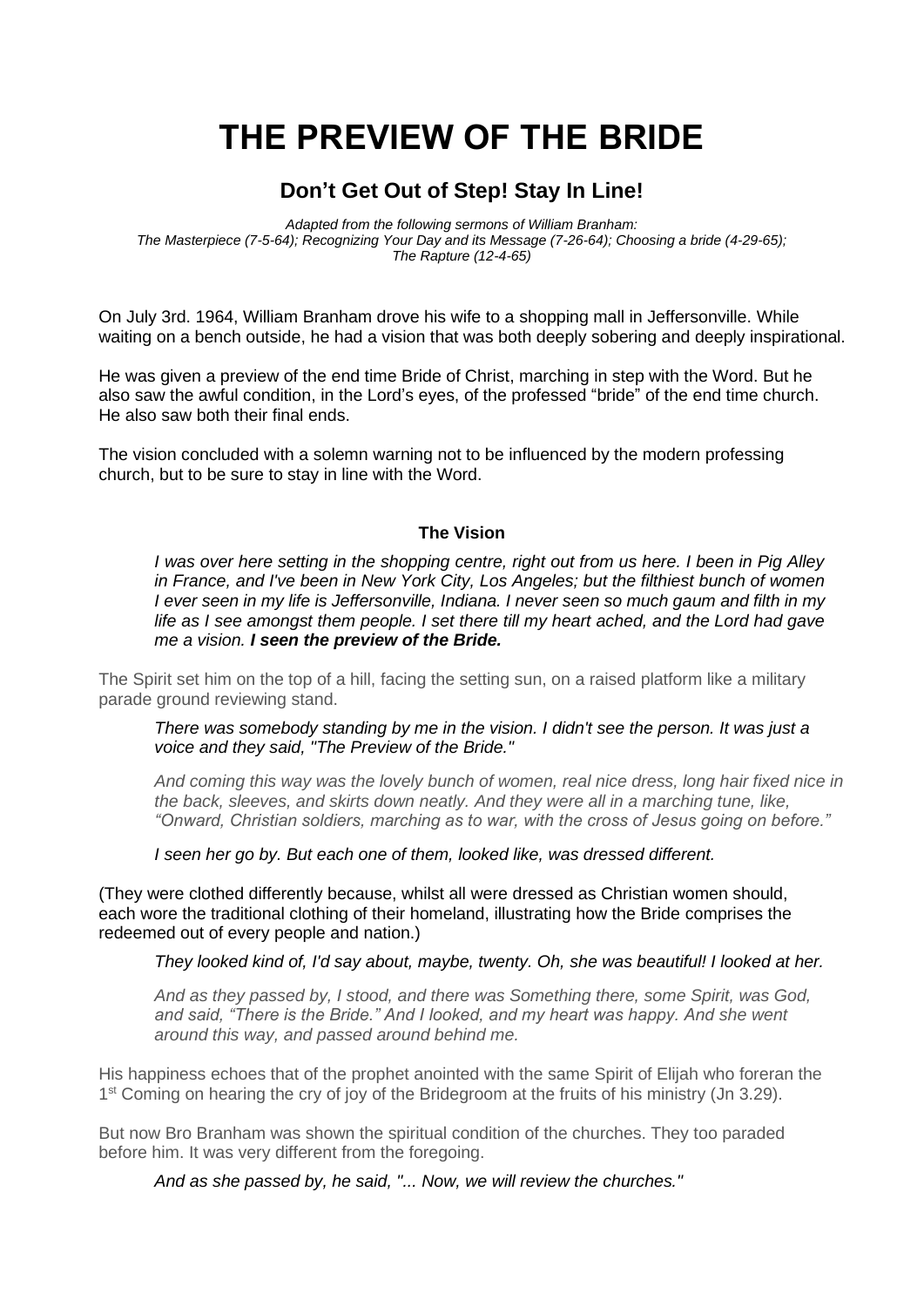*Now, I have the Bible open here before me. See? I can only say what I seen. I'm looking at the Bible. I'm telling the truth;*

*Then He turned me to the right side, and He showed me each church as they've come up out of the ages. And oh, how vulgar!* 

*And the last one was this last day church age, which was led by a witch. And they were so immorally dressed, so filthy looking. And they were marching to the time of twist and rock' n' roll. And those women throwing themselves just in twist, with holding just paper, grey, hypocritical. Grey is between a white and a black, which is a deceiving colour. Grey is neither white or black. It's a deceiving colour. And grey-looking paper, holding in front of them, with lace-like hula skirts, holding in front of them; and completely nude from their waist up. And was marching or twisting, and carrying on with that music, walking up. And He said, "That is the church!"*

#### The modern churches of the different nationalities paraded before him.

*And here come the Asian church up. I never seen such a filthy bunch. Here come the other churches up, of the different nations. They looked horrible.* 

*There come the Asian church. Oh, you talk about filth. Here coming the European church.*

#### Finally came the church of the USA.

### *Oh, my! And then I heard a rock n' roll coming; and it was Miss America, the church.*

*And when I seen Miss U.S.A. come up, I almost fainted. Now, this is THUS SAITH THE LORD. If You believe me to be His servant, you believe me now. I wouldn't say that for*  nothing in the world. There's not enough money in all the world to get me to say that if it *wasn't true.* 

*And I—I say this because I'm duty bound to tell the truth, before God. And when He said, "Here comes the church of America now, to be previewed," if I ever seen a bunch of devils, it was that. Them women were stripped naked, with an old grey-looking thing, like a colour of an elephant's hide. And they was holding it in front of them*, with no upper part on it at all.

*And when she come by, that was the filthiest-looking thing I ever seen… She was twisting, holding this in front of her, like one of these hula skirts of a thing, holding it in front of her parts, her lower part, like this, dancing and twisting like these kids do out here on the…on these vulgar shows that they have, twisting. That was Miss Christianity of America… Every one of them with bobbed hair, and they were twisting and carrying on, holding this in front.* 

*And all of them was dressed with some kind of lower clothes down here, but the top just had a strap, about half inch strap that moved up and went around them like this. And each woman had something on the order… Many of you, years ago remember, when we used to cut that paper, you know, newspaper, to make an old fly-bush? Why, I think you used it in carnivals, fringed paper, lace paper. Hanging down like that, they had something holding below them, like this, holding below them. All of this part was exposed. And each one had hair cut up real short, and frizzy-looking things all over it like that, real short cut hair, and full of make-up. Absolutely nothing but looked like street prostitutes. And they were walking with this paper. And the vulgarity! …And there she went. And they were singing this here twist-and-roll songs.*

*They come around, where I was standing there with this supernatural Being. I couldn't see Him. I'd hear Him talking to me; was right around me. But when they turned this way, they hold this. And just twisting and laughing and going on, carrying on like that, holding this in front of them… And as I stood there, looking, she passed on by. And you*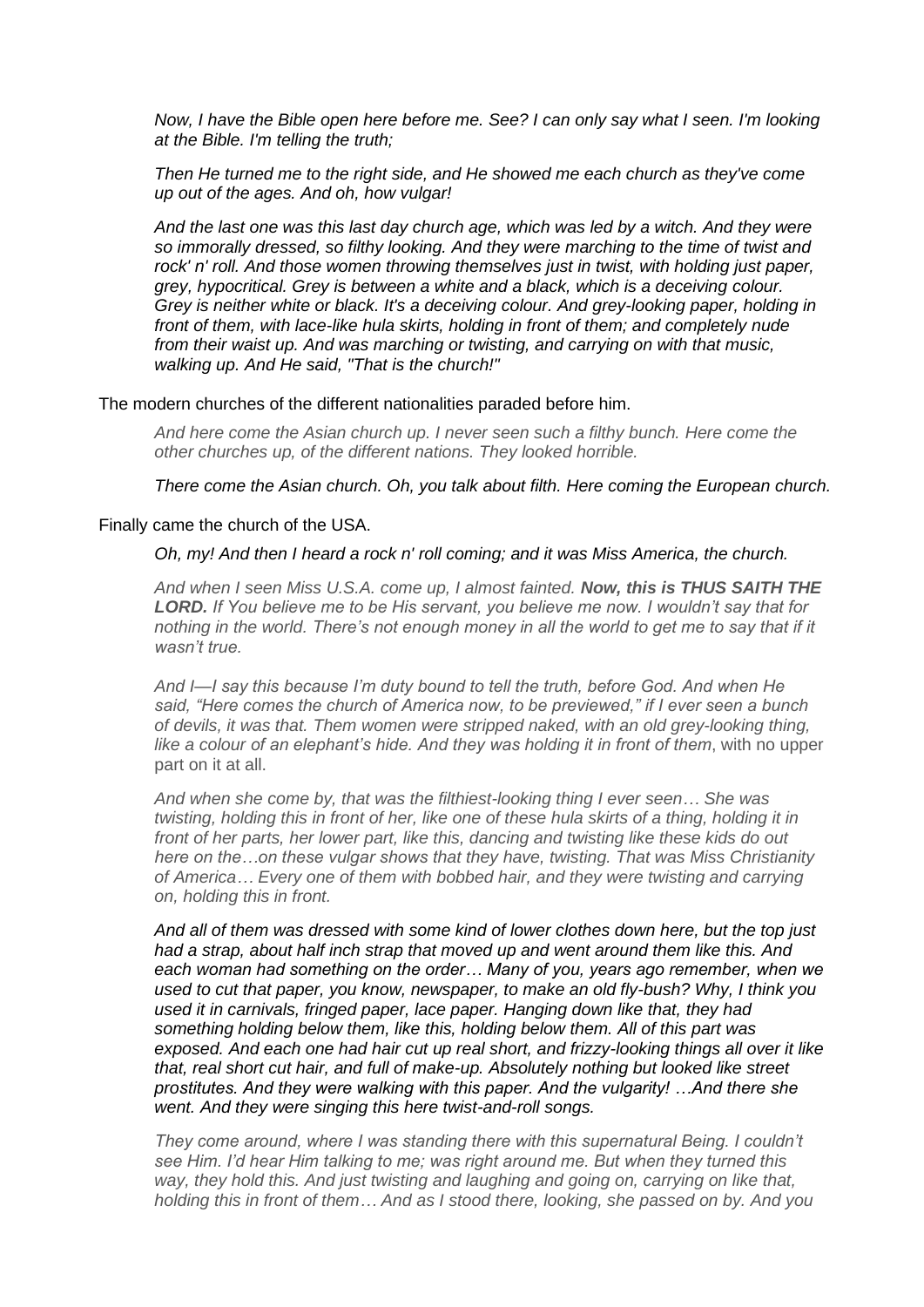*can imagine the back part of her, with nothing on, holding this in front of her as she went shimmying by, like that, to this twist, throwing her limbs out like that. And, her, oh, it was vulgar, how she was carrying on, her body shaking around like that..* rocking, and moving herself one side and then the other side as she went, like the modern dances they have of this day, using herself in an immoral act as she was marching on.

*I said, "Is that the church?" In my heart I was crying.* 

*Now, I am an American, but this just made me sick. I am not eloquent enough to, in a mixed audience, to say what was taking place; You'll have to read between the lines.* 

*But when the women were coming, the leader of them was a witch. She had a great long nose and a great big mouth... And this witch – To my notion it's nothing else in the world, but she's that World Council of Churches leading them right straight down the road where she was going.*

*I'm not responsible for these things. I can only say what I seen! And God is my judge. But that was the church from USA.*

Stunned, sickened and almost fainted, Bro Branham felt a failure.

*And when she passed by like that, I looked at her. Oh, I just got real faint. I just turned around. I thought, "God, I'm condemned. There—there's no need of me trying any now. Just might as well quit."* 

*And when it passed by me, my heart like to fainted. I thought, "If that's what is trying to be presented to Christ as a bride – Of all the efforts and things that man has put forth to try to bring forth a bride for Christ – and a vulgar, dirty, filthy-looking prostitute like that to be the bride of Christ." It made me sick at my heart!*

*I thought, "God, as hard as preachers and we brethren have laboured to get You a Bride, and that's the best we could do."* 

*So help me, by the help of God, that's what it looks like in His face. I—I just…I start…I could have fainted. I thought, "All the trying, and the preaching, and the persuading?"* 

*Now, me standing in His Presence there, and His servant. "And of all I tried, that's the best I could do?" I thought, "God, what good did it do me? What good did it do? All the crying, and begging, and persuading, and the great signs and wonders and miracles that You showed. And how I stood there, and go home and cry after preaching to them and things, and what good did it do me? And then I have to present something like that for You, for a Bride?"* 

As they passed the reviewing platform, the line of modern national churches danced towards the brink of the hill that the platform was situated on.

*They went off to the left and disappeared in chaos, still beating this music and making real funny sounds, and shaking their bodies one side and then the other side, and then like that, carrying on like that, walking…*

*And as soon as it went out – every time one of them* (i.e. the different national churches) *would come, they'd go out to a certain place and drop off.* 

Bro Branham was in despair.

*I stood there in His presence. I thought, "Oh, God, as a minister, if that's the best we could do, oh, oh!" You know how you feel. Then I thought, "God hide me; if I could just get away from here. If all that we've done, and that's what we have to produce…"*